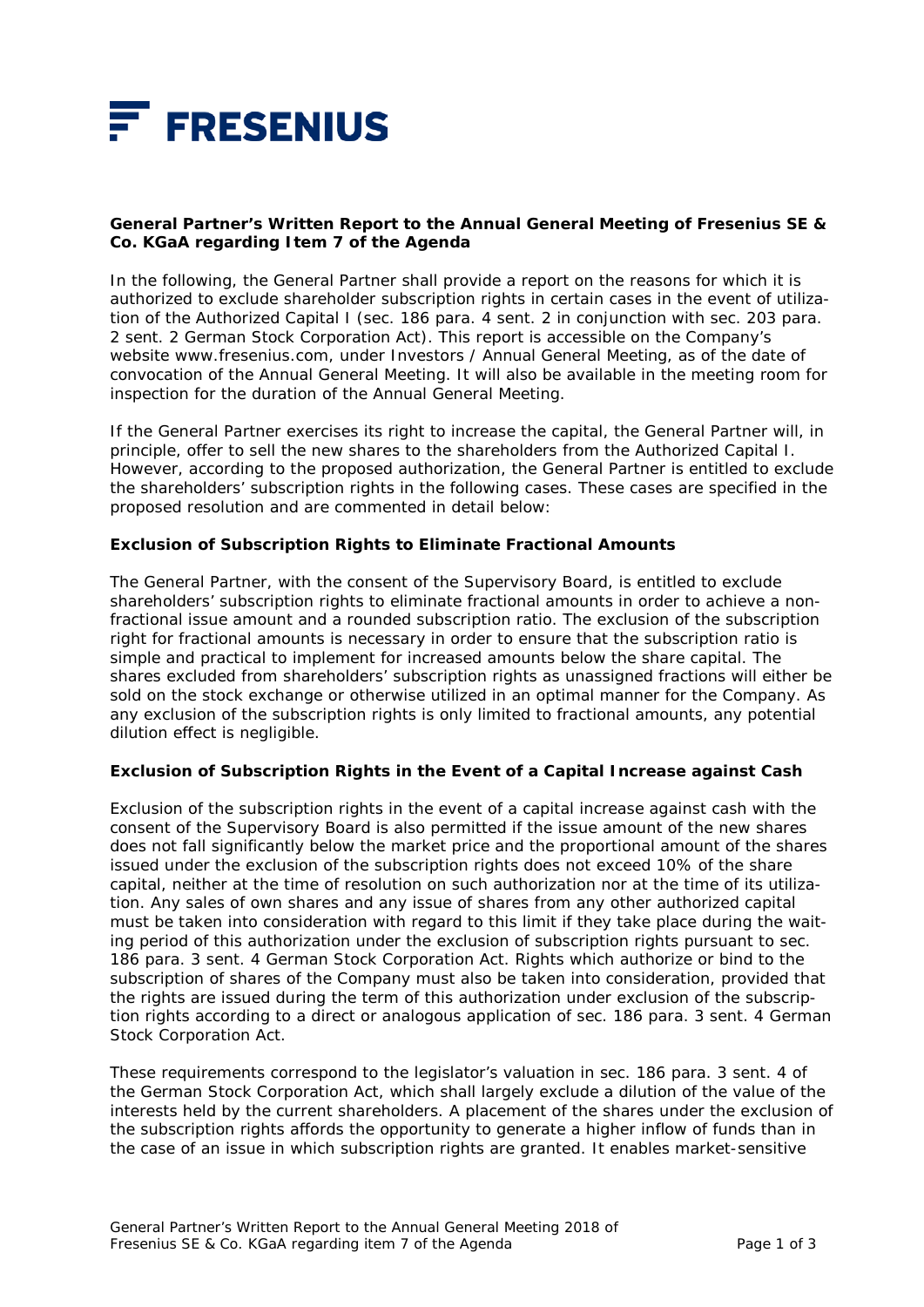- Convenience Translation -

pricing and the highest possible income from sale as the placement can be executed immediately after specifying the issue price. In the event of an offer of sale to all shareholders, the subscription price can be published until no later than three days prior to the expiration of the subscription period pursuant to sec. 186 para. 2 sent. 2 of the German Stock Corporation Act. But, even where this room for maneuver is utilized, there would be a risk of a change in price over several days which, in turn, would result in discounts when setting the selling price. The length of the subscription period would also not allow the Company to react to favorable market conditions in the short term. The opportunity to execute a capital increase under exclusion of the subscription rights will allow the General Partner of Fresenius SE & Co. KGaA to take the necessary measures to strengthen the equity base for future business development under optimal conditions. The decisive market price is the market price at the time the General Partner effectively sets the sale price. As market volatility may potentially result in short-term price fluctuations, a decision to determine whether an average price over a few days or a price at a certain reference date is to be specified shall not be made in advance. This shall be determined in each individual case.

# *Exclusion of Subscription Rights in the Event of a Capital Increase against Contributions in Kind*

In the event of a capital increase against contributions in kind, the General Partner, with the consent of the Supervisory Board, is entitled to exclude subscription rights, if the Authorized Capital I is used to acquire a company, parts of a company or invest in a company. Without the exclusion of subscription rights, the Authorized Capital I could not be used to finance acquisitions for the purpose specified above. The authorization to grant the Company's ordinary shares against contributions in kind is expected to give the Company the necessary scope to exploit beneficial opportunities to acquire companies, parts of companies or invest in companies both quickly and flexibly. In particular, in order to remain competitive at an international level, the Company must always be in a position to act quickly and flexibly on international markets in the interests of its shareholders. The Authorized Capital I in connection with the opportunity to exclude subscription rights in the event of a capital increase against contributions in kind addresses this issue. It provides the opportunity to offer consideration of the Company's shares rather than cash in the event that an acquisition opportunity emerges. This protects the liquidity of the Company. The debt level will also remain manageable. The pecuniary interests of the shareholders are protected by the obligation placed on the General Partner to issue the new shares at an issue price corresponding to sec. 255 para. 2 of the German Stock Corporation Act, which is proportional to the value of the contributions in kind when utilizing the authorization. The market price will matter when calculating the value of the shares granted as consideration. However, a schematic link to a market price is not planned, in particular, in order to prevent the results of negotiations being put at risk by fluctuations in the market price.

## *Limitation of the Overall Scope of Capital Increases Free from Subscription Rights*

The General Partner may only exercise the aforementioned powers to exclude subscription rights to the extent that the proportional amount of all shares issued subject to an exclusion of subscription rights does not exceed 10% of the share capital, neither at the time of resolution on such authorization nor at the time of its utilization. This restricts the overall volume of shares that may be issued from Authorized Capital I free from subscription rights. If, during the period of validity of the Authorized Capital I until its utilization, other authorizations concerning the issue or the sale of the shares of the Company or the issue of rights which authorize or bind to the subscription of shares of the Company are used and the right of subscription is thereby excluded, this has to be taken into consideration with regard to